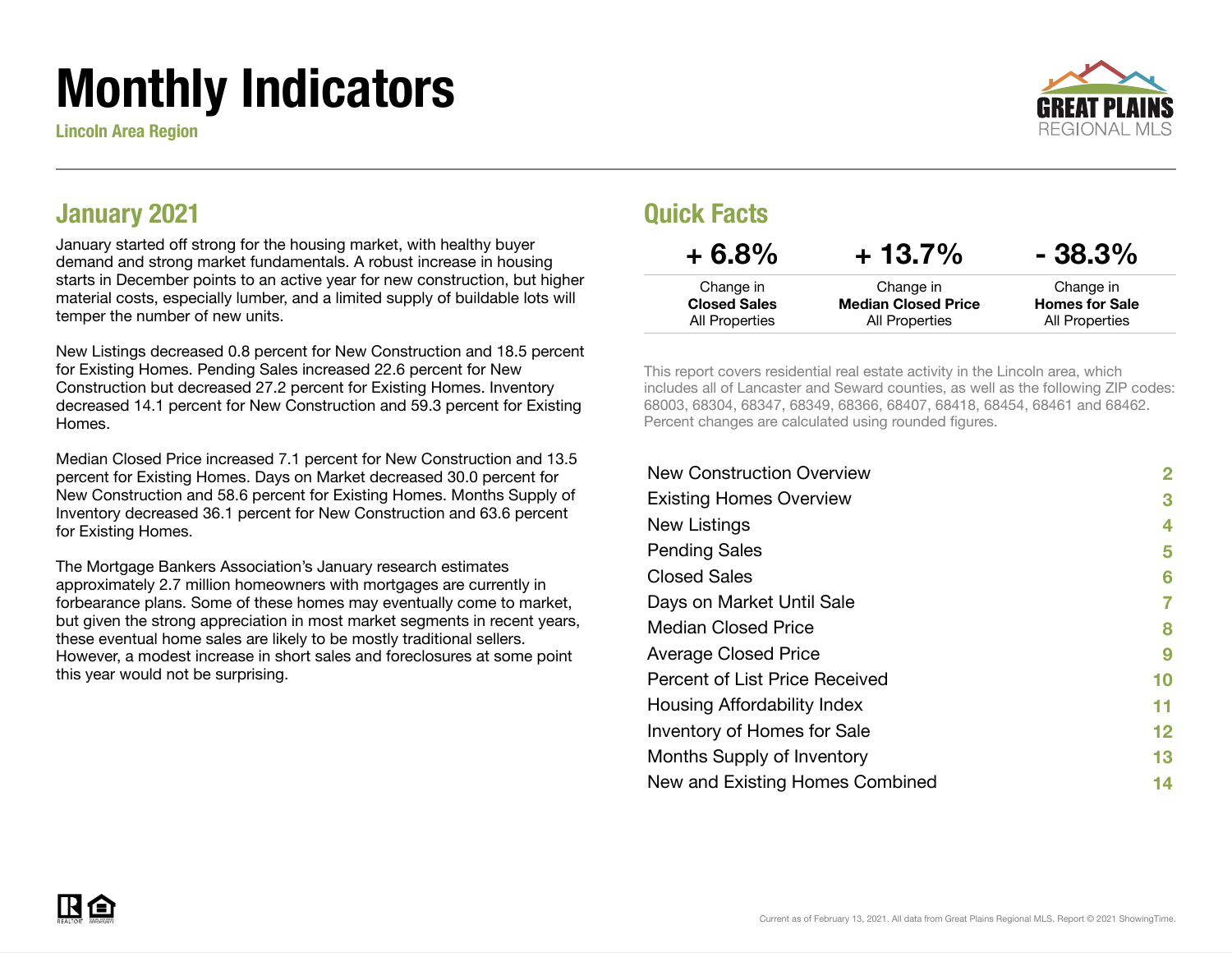### New Construction Overview

Key metrics by report month and for year-to-date (YTD) starting from the first of the year. New Construction properties only.



| <b>Key Metrics</b>                    | <b>Historical Sparkbars</b>                                        | 1-2020    | $1 - 2021$ | % Change | <b>YTD 2020</b> | <b>YTD 2021</b> | % Change |
|---------------------------------------|--------------------------------------------------------------------|-----------|------------|----------|-----------------|-----------------|----------|
| <b>New Listings</b>                   | $1 - 2020$<br>$1 - 2019$<br>7-2019<br>$7 - 2020$<br>1-2021         | 127       | 126        | $-0.8%$  | 127             | 126             | $-0.8%$  |
| <b>Pending Sales</b>                  | $1 - 2019$<br>$7 - 2019$<br>$1 - 2020$<br>$7 - 2020$<br>$1 - 2021$ | 62        | 76         | $+22.6%$ | 62              | 76              | $+22.6%$ |
| <b>Closed Sales</b>                   | $1 - 2020$<br>$1 - 2019$<br>$7 - 2019$<br>$7 - 2020$<br>$1 - 2021$ | 41        | 35         | $-14.6%$ | 41              | 35              | $-14.6%$ |
| Days on Market Until Sale             | $1 - 2019$<br>$1 - 2021$<br>$7 - 2019$<br>$1 - 2020$<br>$7 - 2020$ | 60        | 42         | $-30.0%$ | 60              | 42              | $-30.0%$ |
| <b>Median Closed Price</b>            | $1 - 2019$<br>$7 - 2019$<br>$1 - 2020$<br>$7 - 2020$<br>$1 - 2021$ | \$317,900 | \$340,382  | $+7.1%$  | \$317,900       | \$340,382       | $+7.1%$  |
| <b>Average Closed Price</b>           | $1 - 2019$<br>$7 - 2019$<br>$1 - 2020$<br>$1 - 2021$<br>7-2020     | \$322,662 | \$374,898  | $+16.2%$ | \$322,662       | \$374,898       | $+16.2%$ |
| <b>Percent of List Price Received</b> | $1 - 2019$<br>$7 - 2019$<br>$1 - 2020$<br>$7 - 2020$<br>$1 - 2021$ | 100.3%    | 100.8%     | $+0.5%$  | 100.3%          | 100.8%          | $+0.5%$  |
| <b>Housing Affordability Index</b>    | $1 - 2019$<br>$7 - 2019$<br>$1 - 2020$<br>$7 - 2020$<br>$1 - 2021$ | 108       | 110        | $+1.9%$  | 108             | 110             | $+1.9%$  |
| <b>Inventory of Homes for Sale</b>    | $7 - 2019$<br>$1 - 2020$<br>$1 - 2019$<br>$7 - 2020$<br>$1 - 2021$ | 327       | 281        | $-14.1%$ |                 |                 |          |
| <b>Months Supply of Inventory</b>     | $1 - 2019$<br>$7 - 2019$<br>$1 - 2020$<br>$7 - 2020$<br>$1 - 2021$ | 6.1       | 3.9        | $-36.1%$ |                 |                 |          |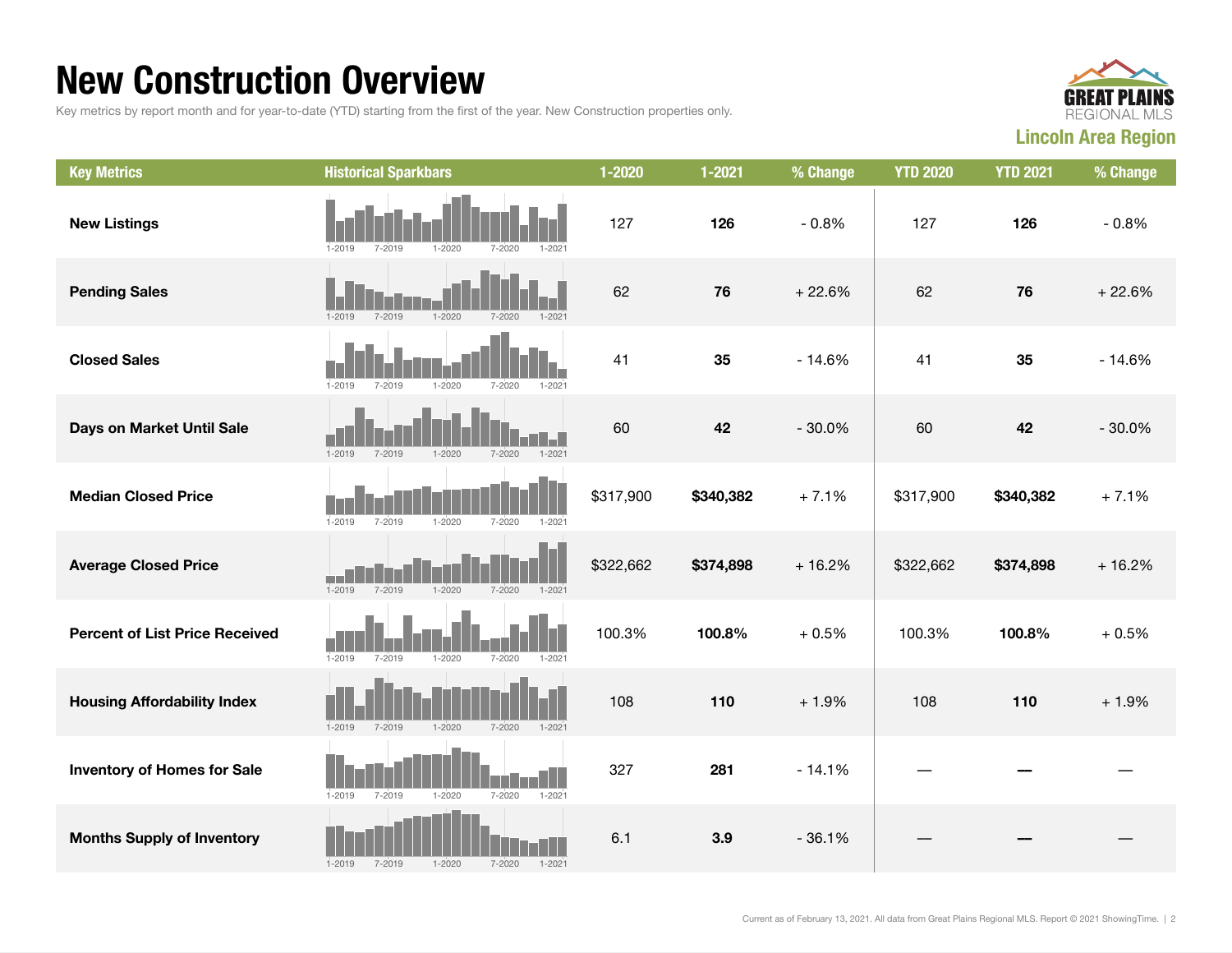## Existing Homes Overview

Key metrics by report month and for year-to-date (YTD) starting from the first of the year. Existing Homes properties only.



| <b>Key Metrics</b>                    | <b>Historical Sparkbars</b>                                              | 1-2020    | $1 - 2021$ | % Change | <b>YTD 2020</b> | <b>YTD 2021</b> | % Change |
|---------------------------------------|--------------------------------------------------------------------------|-----------|------------|----------|-----------------|-----------------|----------|
| <b>New Listings</b>                   | $1 - 2019$<br>$7 - 2019$<br>$1 - 2020$<br>$7 - 2020$<br>$1 - 2021$       | 314       | 256        | $-18.5%$ | 314             | 256             | $-18.5%$ |
| <b>Pending Sales</b>                  | $1 - 2020$<br>$1 - 2021$<br>$1 - 2019$<br>$7 - 2019$<br>$7 - 2020$       | 309       | 225        | $-27.2%$ | 309             | 225             | $-27.2%$ |
| <b>Closed Sales</b>                   | $1 - 2019$<br>$7 - 2019$<br>$1 - 2020$<br>$7 - 2020$<br>$1 - 2021$       | 209       | 232        | $+11.0%$ | 209             | 232             | $+11.0%$ |
| Days on Market Until Sale             | $1 - 2021$<br>$1 - 2019$<br>$7 - 2019$<br>$1 - 2020$<br>$7 - 2020$       | 29        | 12         | $-58.6%$ | 29              | 12              | $-58.6%$ |
| <b>Median Closed Price</b>            | $1 - 2019$<br>$7 - 2019$<br>$1 - 2020$<br>$7 - 2020$<br>$1 - 2021$       | \$185,000 | \$210,000  | $+13.5%$ | \$185,000       | \$210,000       | $+13.5%$ |
| <b>Average Closed Price</b>           | $1 - 2019$<br>$1 - 2020$<br>7-2019<br>7-2020<br>$1 - 2021$               | \$207,758 | \$243,228  | $+17.1%$ | \$207,758       | \$243,228       | $+17.1%$ |
| <b>Percent of List Price Received</b> | $7 - 2019$<br>$1 - 2020$<br>$1 - 2019$<br>$7 - 2020$<br>$1 - 2021$       | 97.5%     | 100.0%     | $+2.6%$  | 97.5%           | 100.0%          | $+2.6%$  |
| <b>Housing Affordability Index</b>    | $1 - 2021$<br>$1 - 2019$<br>$7 - 2019$<br>$1 - 2020$<br>7-2020           | 185       | 178        | $-3.8%$  | 185             | 178             | $-3.8%$  |
| <b>Inventory of Homes for Sale</b>    | LF<br>$1 - 2019$<br>$7 - 2019$<br>$1 - 2020$<br>$7 - 2020$<br>$1 - 2021$ | 378       | 154        | $-59.3%$ |                 |                 |          |
| <b>Months Supply of Inventory</b>     | $1 - 2020$<br>$7 - 2020$<br>$1 - 2019$<br>7-2019<br>$1 - 2021$           | 1.1       | 0.4        | $-63.6%$ |                 |                 |          |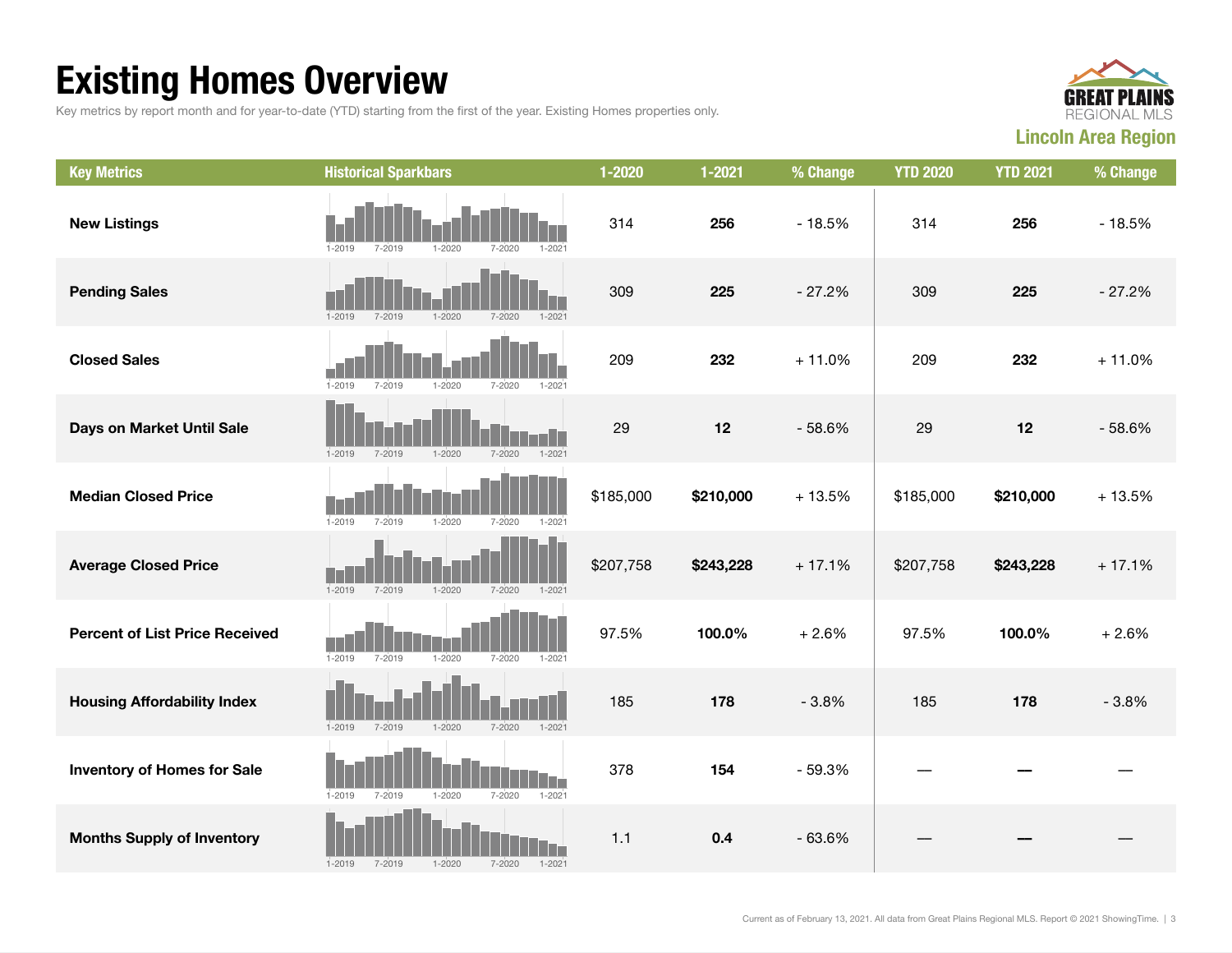## New Listings

A count of the properties that have been newly listed on the market in a given month.





#### Historical New Listings by Month New Construction According Homes Construction According Homes Existing Homes

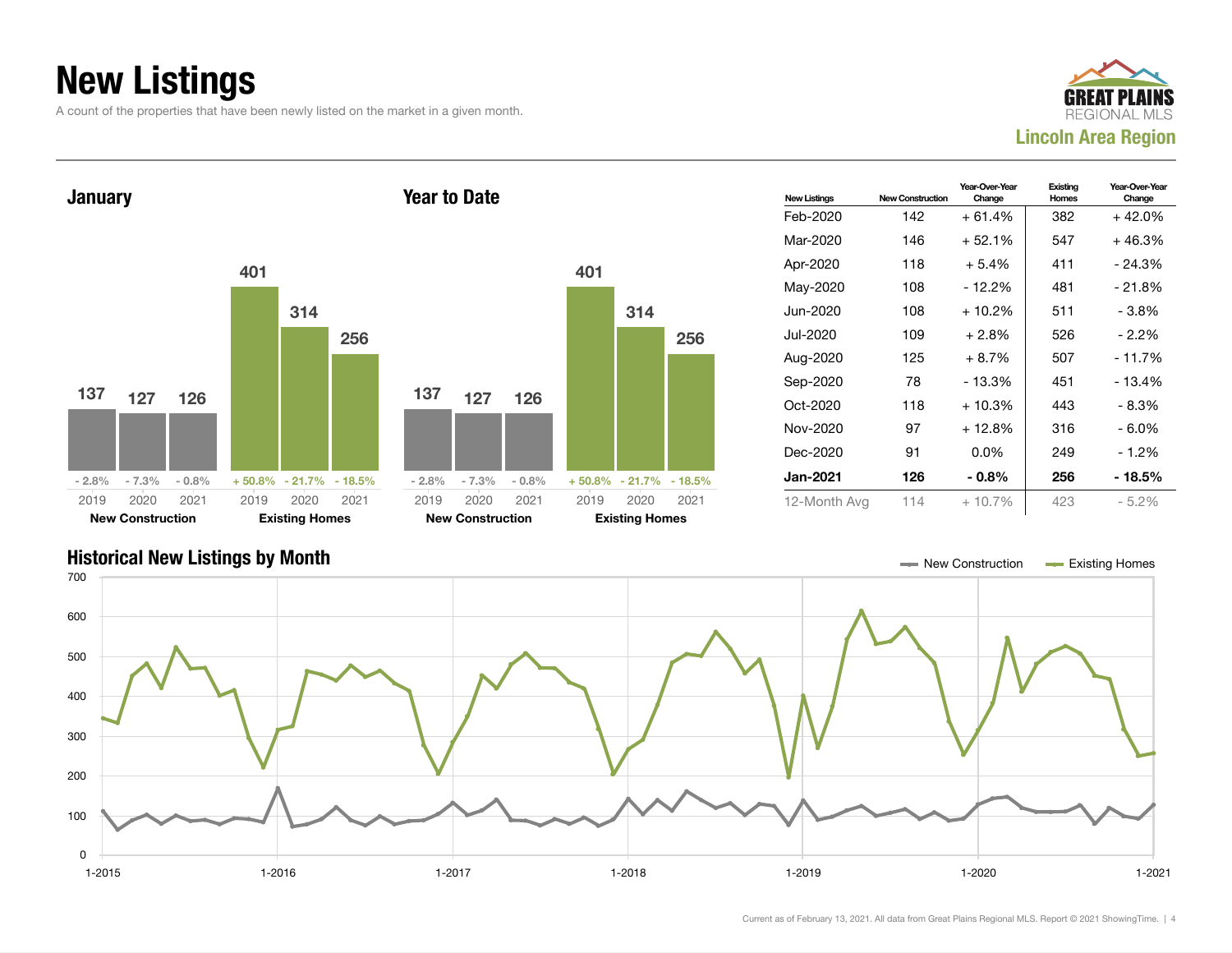## Pending Sales

A count of the properties on which offers have been accepted in a given month.





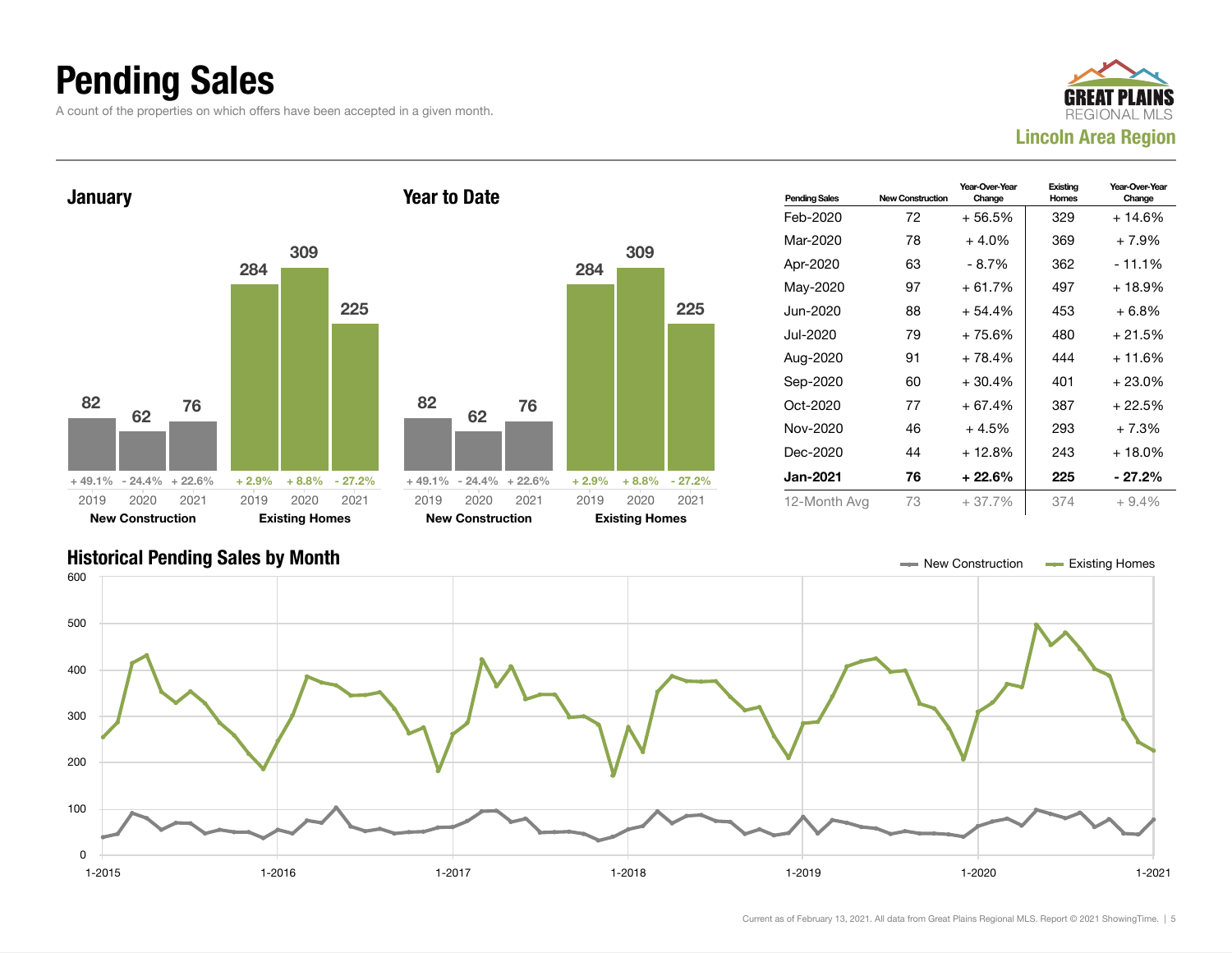#### Closed Sales

A count of the actual sales that closed in a given month.





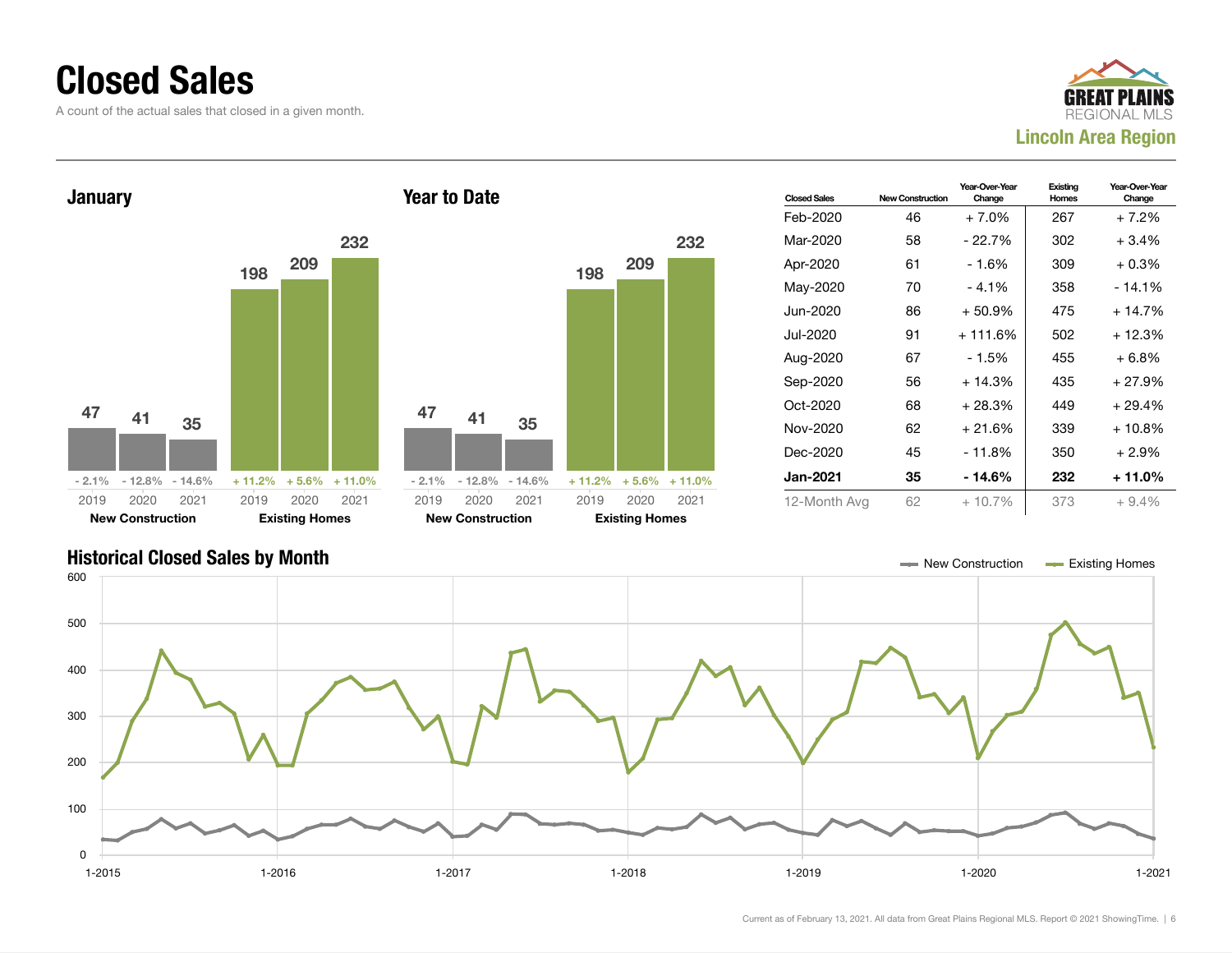#### Days on Market Until Sale

Average number of days between when a property is listed and when an offer is accepted in a given month.





|                                               | THIS IS HOT LITU QVULQUU UI LITU IHQIVIQQLI HYQITUS QDUVU. |  |
|-----------------------------------------------|------------------------------------------------------------|--|
| Historical Days on Market Until Sale by Month | $\equiv$ New Construction $\equiv$ Existing Homes          |  |

| Days on Market  | <b>New Construction</b> | Year-Over-Year<br>Change | Existing<br>Homes | Year-Over-Year<br>Change |
|-----------------|-------------------------|--------------------------|-------------------|--------------------------|
| Feb-2020        | 71                      | $+42.0%$                 | 29                | - 12.1%                  |
| Mar-2020        | 51                      | $-1.9%$                  | 29                | - 12.1%                  |
| Apr-2020        | 79                      | $0.0\%$                  | 21                | $-19.2%$                 |
| May-2020        | 73                      | $+17.7%$                 | 14                | $-26.3%$                 |
| Jun-2020        | 60                      | $+22.4%$                 | 18                | - 10.0%                  |
| Jul-2020        | 57                      | $+26.7%$                 | 16                | $+6.7\%$                 |
| Aug-2020        | 47                      | $-13.0%$                 | 12                | $-36.8%$                 |
| Sep-2020        | 35                      | $-34.0%$                 | 12                | - 29.4%                  |
| Oct-2020        | 41                      | $-34.9%$                 | 9                 | $-57.1%$                 |
| Nov-2020        | 43                      | $-45.6%$                 | 10                | - 52.4%                  |
| Dec-2020        | 32                      | - 48.4%                  | 13                | - 55.2%                  |
| <b>Jan-2021</b> | 42                      | $-30.0\%$                | 12                | - 58.6%                  |
| 12-Month Avg*   | 54                      | $-9.6%$                  | 16                | $-31.0%$                 |

\* Days on Market for all properties from February 2020 through January 2021. This is not the average of the individual figures above.

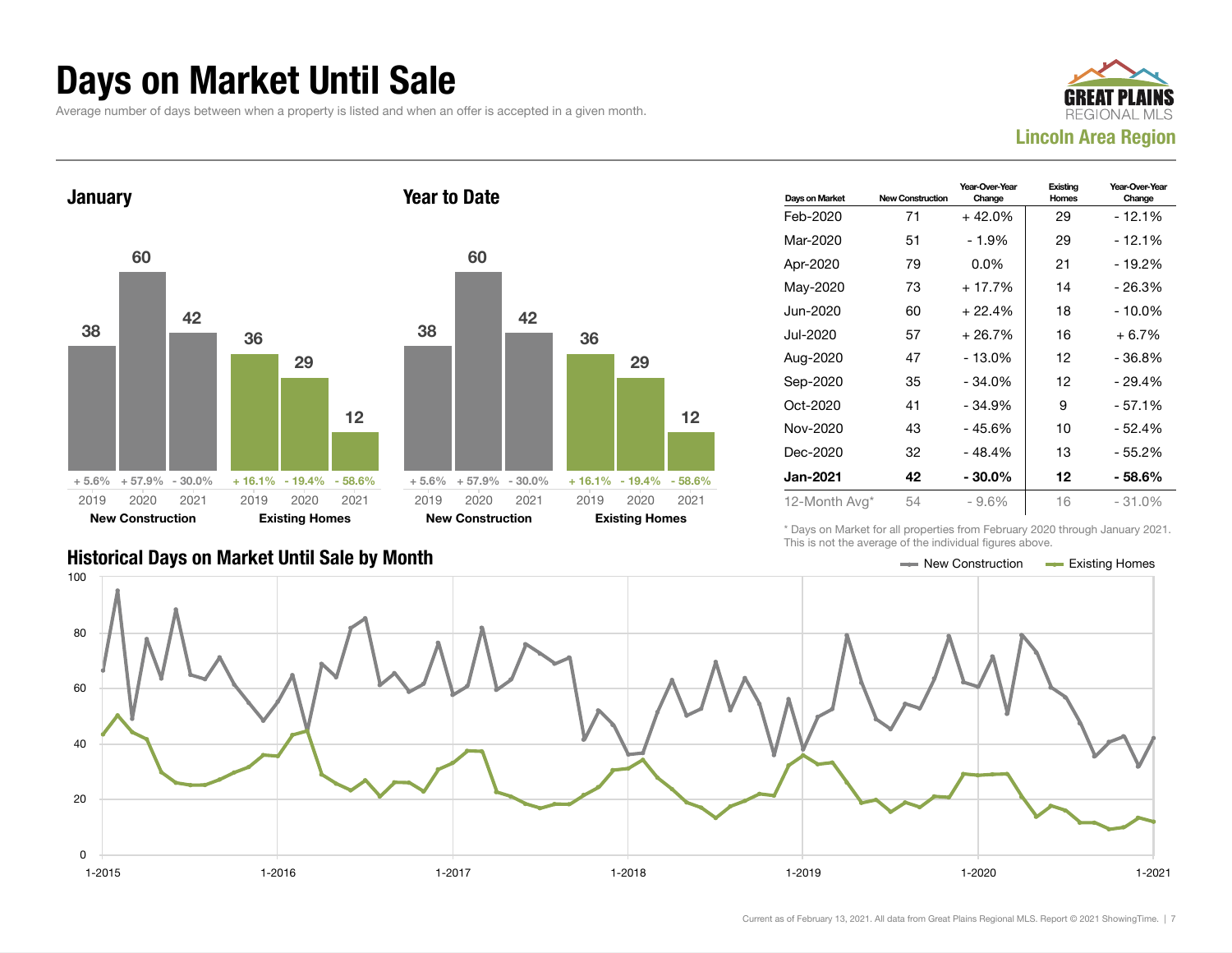### Median Closed Price

Point at which half of the sales sold for more and half sold for less, not accounting for seller concessions, in a given month.

Year to Date



January



|       |           | <b>New Construction</b> |           |           | <b>Existing Homes</b> |           |  |
|-------|-----------|-------------------------|-----------|-----------|-----------------------|-----------|--|
| 021   | 2019      | 2020                    | 2021      | 2019      | 2020                  | 2021      |  |
| 3.5%  | $+6.0%$   | $+5.5%$                 | $+7.1%$   | $+7.8%$   | $+5.0%$               | $+13.5%$  |  |
| 0,000 | \$301,436 | \$317,900               | \$340,382 | \$176,125 | \$185,000             | \$210,000 |  |

| <b>Median Closed Price</b> | <b>New Construction</b> | Year-Over-Year<br>Change | Existing<br>Homes | Year-Over-Year<br>Change |
|----------------------------|-------------------------|--------------------------|-------------------|--------------------------|
| Feb-2020                   | \$318,224               | $+9.1%$                  | \$179,900         | + 6.4%                   |
| Mar-2020                   | \$322,500               | $+9.3%$                  | \$189,950         | + 9.2%                   |
| Apr-2020                   | \$321,800               | - 2.7%                   | \$190,000         | $+2.7%$                  |
| May-2020                   | \$326,195               | $+7.1%$                  | \$210,000         | $+12.0%$                 |
| Jun-2020.                  | \$333,700               | + 12.8%                  | \$207,000         | + 3.5%                   |
| Jul-2020                   | \$341.950               | $+13.2%$                 | \$221.750         | + 10.9%                  |
| Aug-2020                   | \$326,700               | $+3.5%$                  | \$215,000         | + 13.2%                  |
| Sep-2020                   | \$318,415               | $+1.1%$                  | \$215,000         | $+7.7%$                  |
| Oct-2020                   | \$337,245               | $+4.8%$                  | \$217,500         | + 13.3%                  |
| Nov-2020                   | \$360,250               | $+9.5%$                  | \$215,000         | $+18.2%$                 |
| Dec-2020                   | \$345,000               | $+11.3%$                 | \$213,500         | $+12.4%$                 |
| <b>Jan-2021</b>            | \$340,382               | $+7.1%$                  | \$210,000         | + 13.5%                  |
| 12-Month Avg*              | \$334,900               | $+8.0\%$                 | \$209,900         | $+11.1%$                 |

\* Median Closed Price for all properties from February 2020 through January 2021. This is not the average of the individual figures above.



#### Historical Median Closed Price by Month **New Construction According Closed Price by Month** New Construction According Homes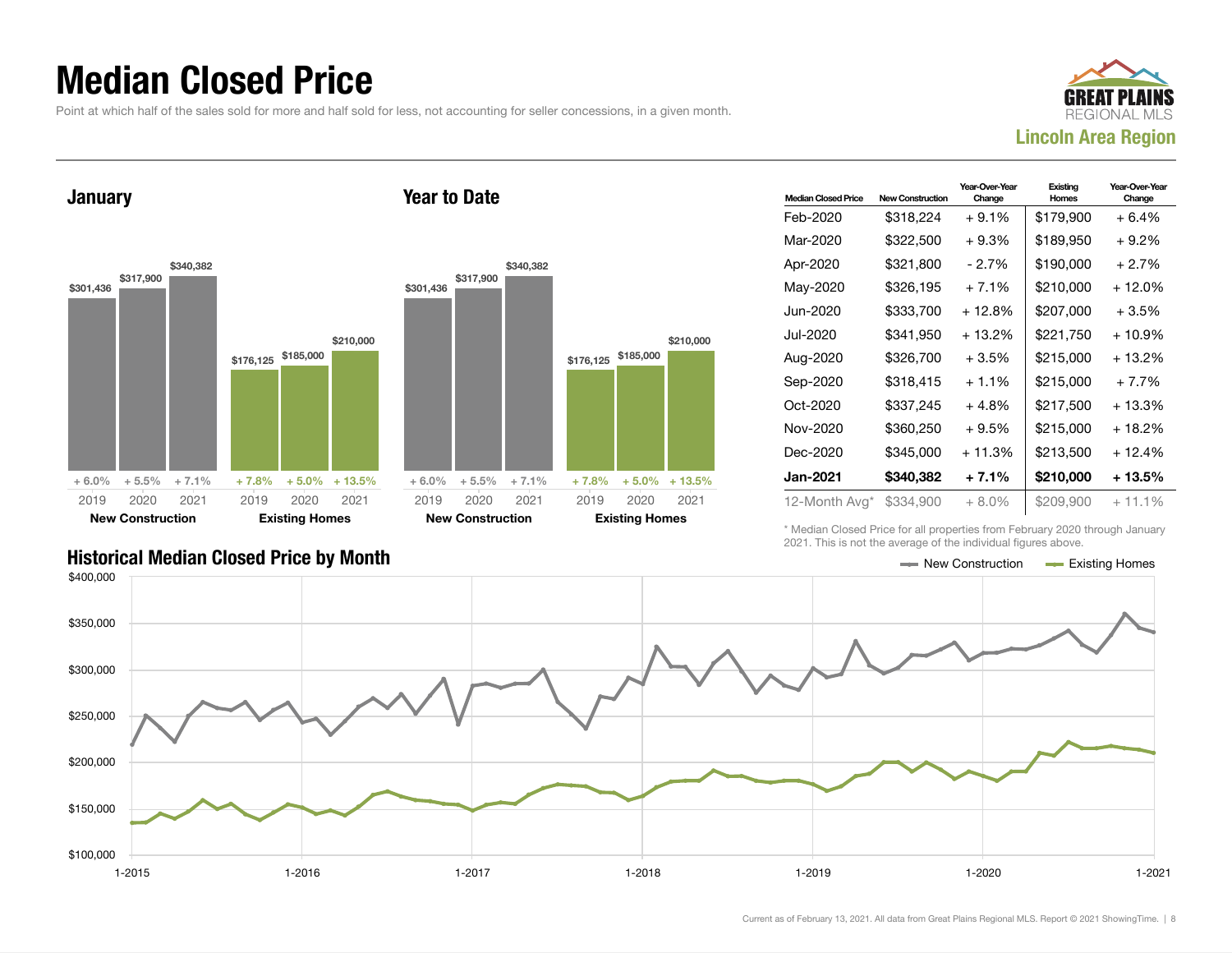#### Average Closed Price

Average sales price for all closed sales, not accounting for seller concessions, in a given month.



**January** \$298,944 \$322,662 \$374,898 + 1.2% + 7.9% + 16.2% \$203,499 \$207,758 \$243,228  $+3.7\%$   $+2.1\%$   $+17.1\%$ 2019 New Construction 2020 2021 2019 Existing Homes 2020 2021 Year to Date \$298,944 \$322,662 \$374,898 + 1.2% + 7.9% + 16.2% \$203,499 \$207,758 \$243,228  $+3.7\%$   $+2.1\%$   $+17.1\%$ 2019 New Construction 2020 2021 2019 Existing Homes 2020 2021

| <b>Average Closed Price</b> | <b>New Construction</b> | Year-Over-Year<br>Change | Existing<br>Homes | Year-Over-Year<br>Change |
|-----------------------------|-------------------------|--------------------------|-------------------|--------------------------|
| Feb-2020                    | \$325,817               | + 9.2%                   | \$216,587         | + 8.1%                   |
| Mar-2020                    | \$349,277               | $+11.8%$                 | \$215,549         | $+4.3%$                  |
| Apr-2020                    | \$340,556               | $+6.2\%$                 | \$222,193         | + 7.4%                   |
| May-2020                    | \$326,127               | $+3.3\%$                 | \$232,047         | + 6.0%                   |
| Jun-2020                    | \$345,264               | $+6.1%$                  | \$228,953         | - 7.1%                   |
| Jul-2020                    | \$345,579               | $+9.6%$                  | \$250,714         | + 12.4%                  |
| Aug-2020                    | \$339,165               | $+8.6%$                  | \$251,847         | $+14.2%$                 |
| Sep-2020                    | \$331,289               | $+2.3%$                  | \$251,569         | + 8.8%                   |
| Oct-2020                    | \$339,299               | $+0.5%$                  | \$248,407         | + 12.5%                  |
| Nov-2020                    | \$375.409               | $+12.1%$                 | \$240,246         | $+12.5%$                 |
| Dec-2020                    | \$359,620               | $+12.6%$                 | \$250,770         | $+13.3%$                 |
| Jan-2021                    | \$374,898               | + 16.2%                  | \$243,228         | + 17.1%                  |
| 12-Month Avg*               | \$344,855               | $+7.9%$                  | \$239,314         | $+8.9\%$                 |

Historical Average Closed Price by Month **New Construction Average Closed Price by Month** New Construction Average Closed Price by Month

\* Average Closed Price for all properties from February 2020 through January 2021. This is not the average of the individual figures above.

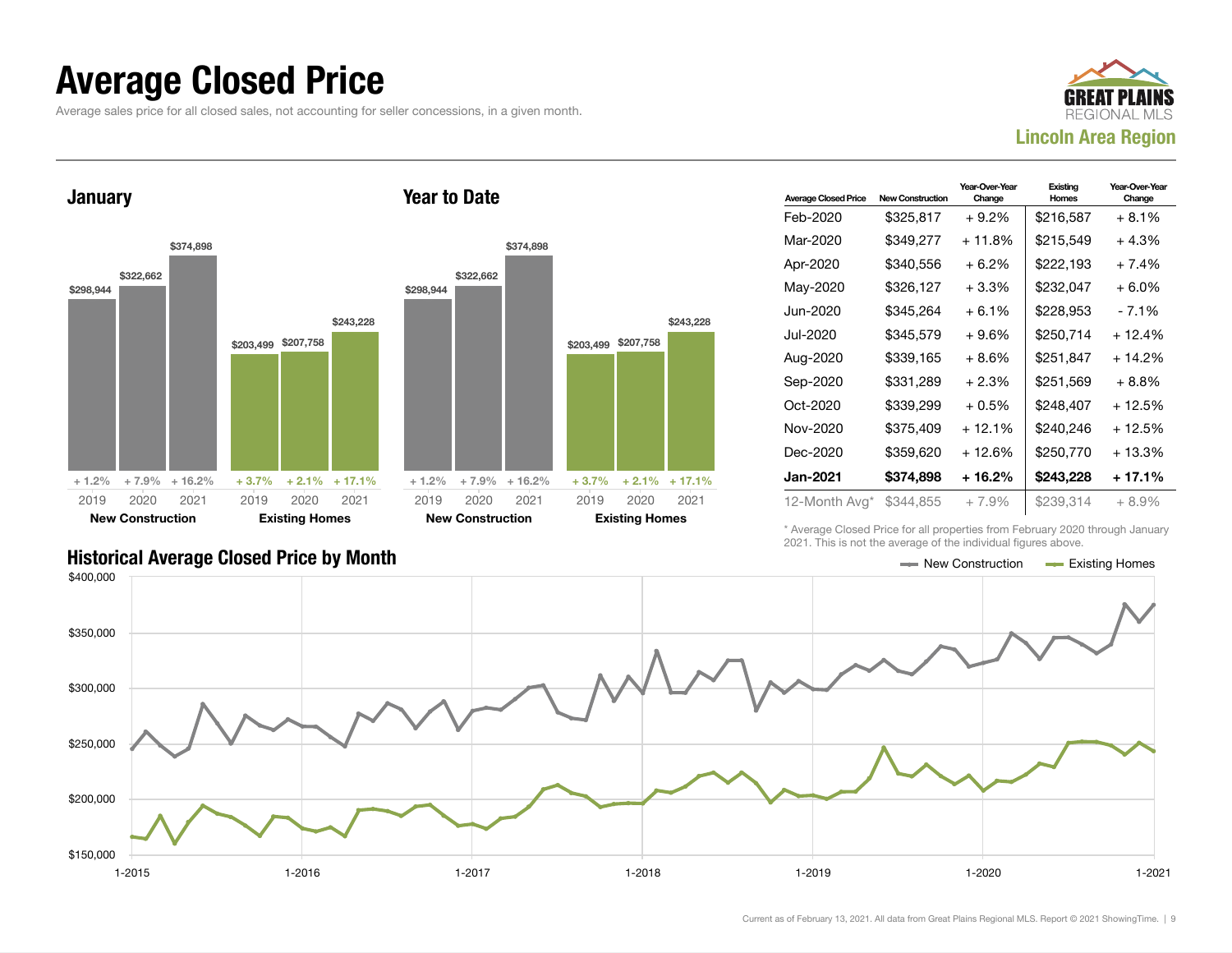## Percent of List Price Received

Percentage found when dividing a property's sales price by its most recent list price, then taking the average for all properties sold in a given month, not accounting for seller concessions.





| <b>Historical Percent of List Price Received by Month</b> | — New Construction | <b>Existing Homes</b> |
|-----------------------------------------------------------|--------------------|-----------------------|

| Pct. of List Price<br>Received | <b>New Construction</b> | Year-Over-Year<br>Change | Existing<br><b>Homes</b> | Year-Over-Year<br>Change |
|--------------------------------|-------------------------|--------------------------|--------------------------|--------------------------|
| Feb-2020                       | 101.0%                  | $+0.5\%$                 | 97.6%                    | $-0.1%$                  |
| Mar-2020                       | 101.5%                  | $+1.0%$                  | 98.9%                    | $+0.9\%$                 |
| Apr-2020                       | 100.8%                  | $+0.3%$                  | 99.3%                    | $+0.9%$                  |
| May-2020                       | 100.1%                  | $-1.2%$                  | 99.4%                    | $-0.1\%$                 |
| Jun-2020                       | 100.2%                  | $-0.7%$                  | 99.9%                    | $+0.5%$                  |
| Jul-2020                       | 100.2%                  | $0.0\%$                  | 100.5%                   | $+1.6%$                  |
| Aug-2020                       | 100.8%                  | $+0.7%$                  | 100.9%                   | $+2.5%$                  |
| Sep-2020                       | 100.5%                  | - 0.7%                   | 100.6%                   | $+2.3%$                  |
| $Oct-2020$                     | 101.3%                  | $+0.9%$                  | 100.6%                   | $+2.4%$                  |
| Nov-2020                       | 101.3%                  | $+0.7%$                  | 100.2%                   | $+2.3%$                  |
| Dec-2020                       | 100.6%                  | $0.0\%$                  | 99.8%                    | $+2.0%$                  |
| <b>Jan-2021</b>                | 100.8%                  | $+0.5\%$                 | 100.0%                   | + 2.6%                   |
| 12-Month Avg*                  | 100.7%                  | $+0.1\%$                 | 100.0%                   | $+1.5%$                  |

\* Pct. of List Price Received for all properties from February 2020 through January 2021. This is not the average of the individual figures above.

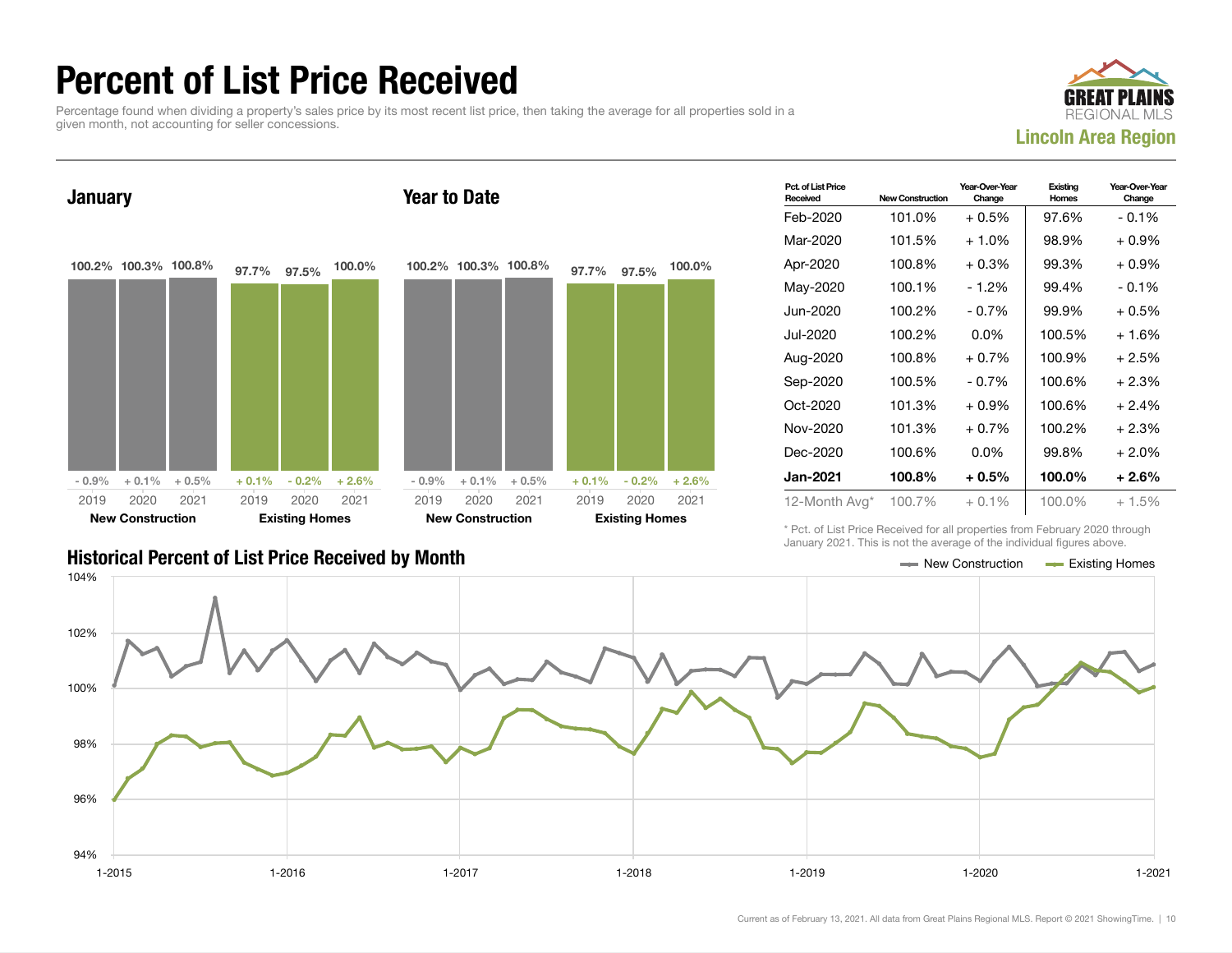## Housing Affordability Index

This index measures housing affordability for the region. For example, an index of 120 means the median household income is 120% of what is necessary to qualify for the median-priced home under prevailing interest rates. A higher number means greater affordability.





| <b>Affordability Index</b> | <b>New Construction</b> | Year-Over-Year<br>Change | Existing<br>Homes | Year-Over-Year<br>Change |
|----------------------------|-------------------------|--------------------------|-------------------|--------------------------|
| Feb-2020                   | 109                     | $0.0\%$                  | 193               | $+2.7%$                  |
| Mar-2020                   | 108                     | $-0.9%$                  | 183               | $-1.1\%$                 |
| Apr-2020                   | 109                     | $+11.2%$                 | 185               | $+5.1%$                  |
| May-2020                   | 109                     | $+0.9\%$                 | 169               | $-3.4%$                  |
| Jun-2020                   | 107                     | $-6.1%$                  | 173               | $+3.0%$                  |
| Jul-2020                   | 106                     | - 5.4%                   | 163               | $-3.0%$                  |
| Aug-2020                   | 112                     | $+3.7%$                  | 170               | - 5.6%                   |
| Sep-2020                   | 115                     | $+5.5%$                  | 171               | $0.0\%$                  |
| Oct-2020                   | 109                     | $+2.8\%$                 | 170               | $-4.0\%$                 |
| Nov-2020                   | 103                     | $0.0\%$                  | 173               | - 7.5%                   |
| Dec-2020                   | 108                     | $-0.9%$                  | 175               | $-1.7%$                  |
| Jan-2021                   | 110                     | $+1.9%$                  | 178               | $-3.8\%$                 |
| 12-Month Avg               | 109                     | $+0.9\%$                 | 175               | $-1.7\%$                 |

#### Historical Housing Affordability Index by Month New Construction Existing Homes

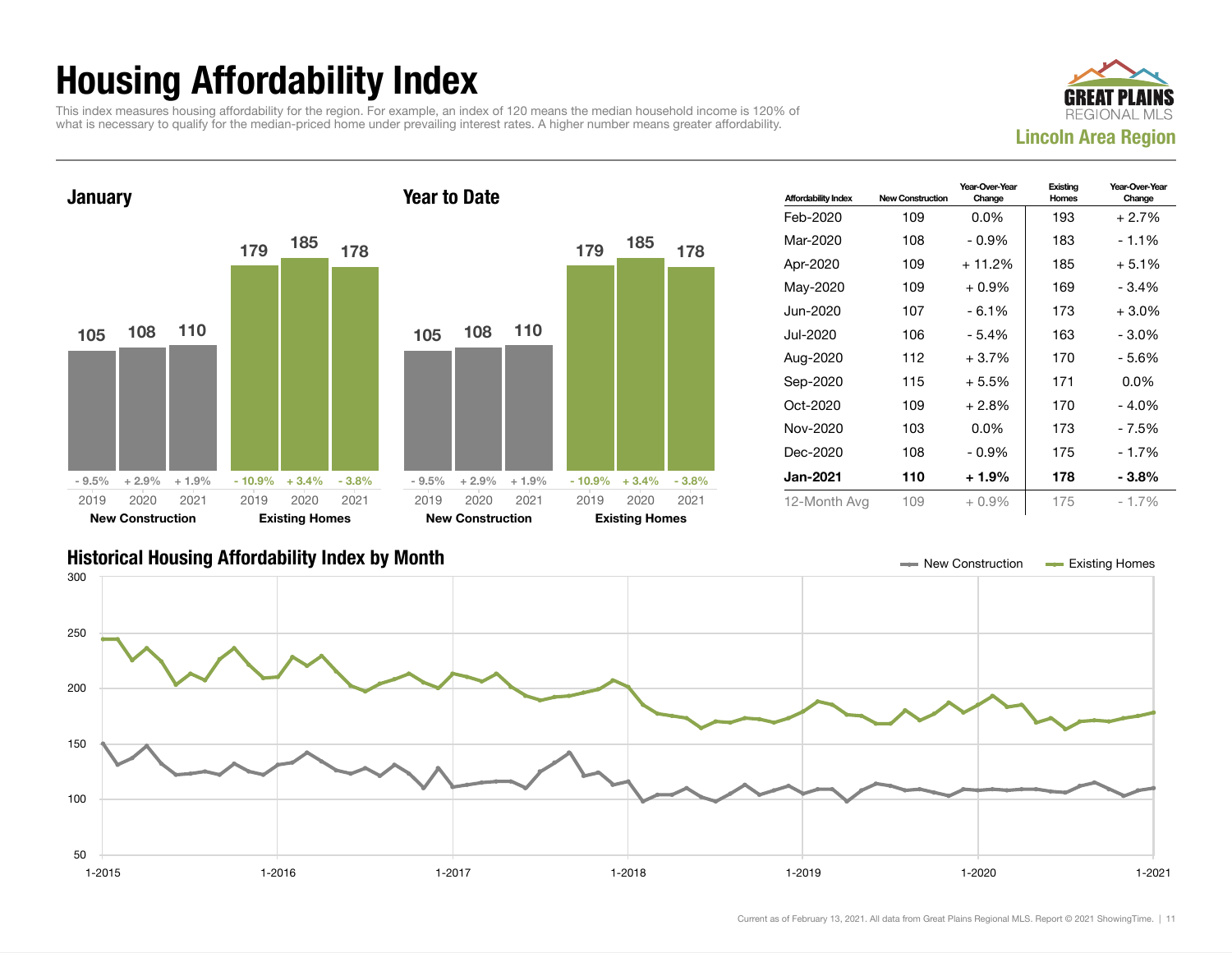### Inventory of Homes for Sale

The number of properties available for sale in active status at the end of a given month.





#### Historical Inventory of Homes for Sale by Month New Construction Existing Homes

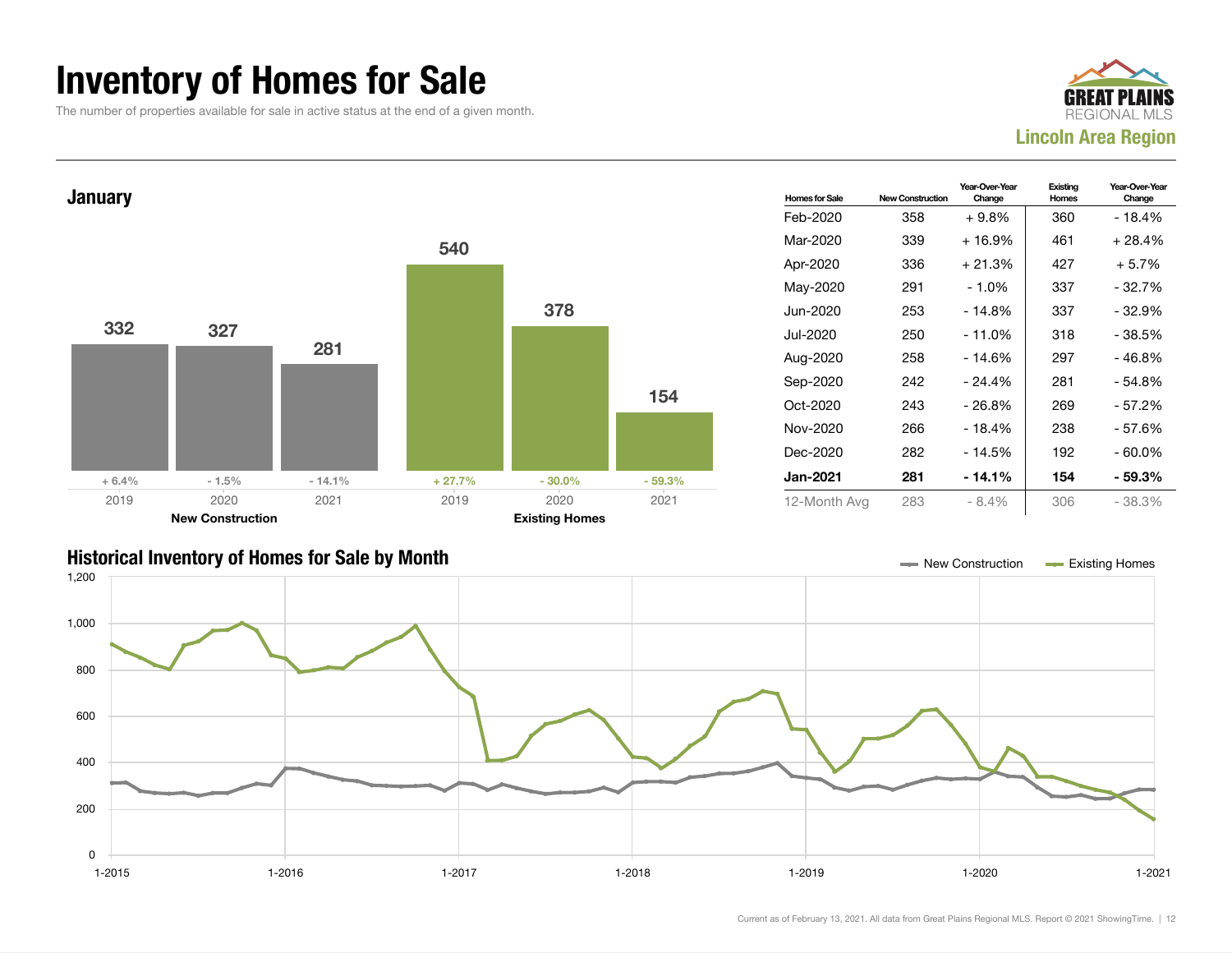## Months Supply of Inventory

The inventory of homes for sale at the end of a given month, divided by the average monthly pending sales from the last 12 months.





| <b>Historical Months Supply of Inventory by Month</b> | Existing Homes<br>New Construction |
|-------------------------------------------------------|------------------------------------|

| <b>Months Supply</b> | <b>New Construction</b> | Year-Over-Year<br>Change | Existina<br>Homes | Year-Over-Year<br>Change |  |
|----------------------|-------------------------|--------------------------|-------------------|--------------------------|--|
| Feb-2020             | 6.5                     | $+32.7%$                 | 1.0               | - 28.6%                  |  |
| Mar-2020             | 6.1                     | +35.6%                   | 1.3               | + 18.2%                  |  |
| Apr-2020             | 6.1                     | $+41.9%$                 | 1.2               | $0.0\%$                  |  |
| May-2020             | 5.0                     | $+6.4%$                  | 1.0               | - 33.3%                  |  |
| Jun-2020.            | 4.2                     | $-14.3%$                 | 1. $\Omega$       | - 33.3%                  |  |
| Jul-2020             | 3.9                     | $-20.4%$                 | 0.9               | - 43.8%                  |  |
| Aug-2020             | 3.8                     | $-29.6%$                 | 0.8               | - 52.9%                  |  |
| Sep-2020             | 3.5                     | $-38.6%$                 | 0.8               | - 55.6%                  |  |
| Oct-2020             | 3.4                     | $-43.3%$                 | 0.7               | - 63.2%                  |  |
| Nov-2020             | 3.7                     | $-37.3%$                 | 0.6               | - 64.7%                  |  |
| Dec-2020             | 3.9                     | - 35.0%                  | 0.5               | - 64.3%                  |  |
| <b>Jan-2021</b>      | 3.9                     | - 36.1%                  | 0.4               | - 63.6%                  |  |
| 12-Month Avg*        | 4.5                     | $-14.5%$                 | 0.9               | $-42.6%$                 |  |

\* Months Supply for all properties from February 2020 through January 2021. This is not the average of the individual figures above.